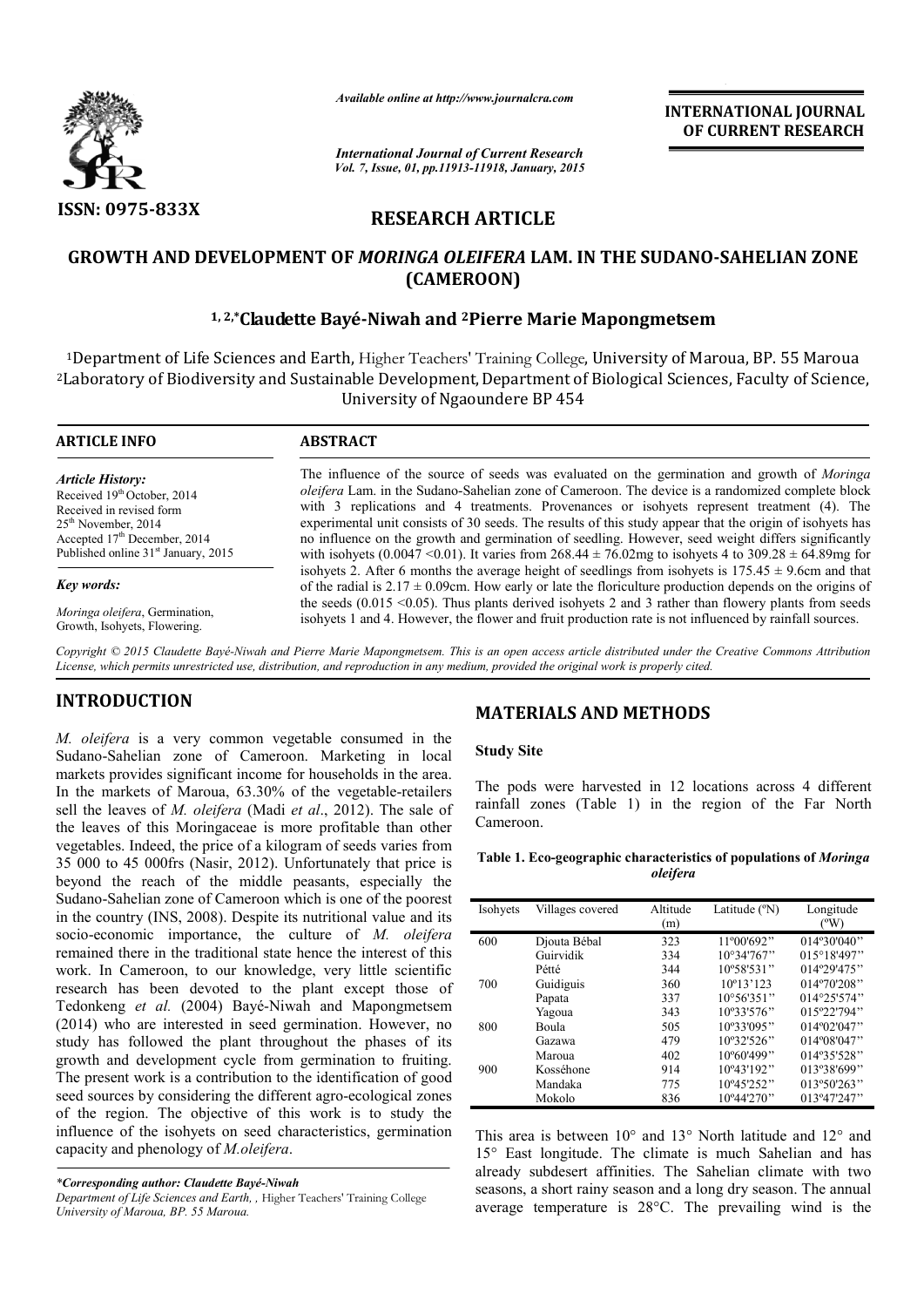harmattan mass of continental tropical air which is of Sahelian origin, but from April to October monsoon flows in a southwestern direction. The region has a wide variety of soil by their nature and their use, the most important are vertisols, poorly developed soils, hydromorphic soils, ferruginous soils, planesols the fersialitic soils and raw mineral soils (Brabant and Gavaud, 1985). The test was conducted in the experimental field of the Institute of Agricultural Research for Development (IRAD) in Maroua, which has a sandy loam soil type. It is located about 402m above sea level, at latitude 10° 60' North and longitude 14° 02' East.

### **Methodology**

#### **Selecting and collecting seeds**

The capsules were collected on individuals of *Moringa oleifera* in home gardens in twelve localities: Boula Djouta Bebal, Gazawa, Guirvidik, Guidiguis, Kosséhone, Mandaka, Maroua (Makabaye, Zeling) Mokolo (Kapsiki quarter) Papata, Pette and Yagoua (Hleké). These villages are divided into four isohyets annual precipitation ranges from 600 to 900mm. These pods were collected from individuals in production, healthy and have not undergone any trauma. After harvest, the pods are stored in polyethylene bags labeled and transported to the laboratory. Each bag has a label on which the name of the source is mentioned (ISO1, ISO2, ISO3 and ISO4). In the laboratory the pods were ripped from each and seeds were harvested. Thereafter, the following qualitative and quantitative data were collected: the color, shape and weight of the seeds. Seeds from each isohyet were weighed using an electronic balance sensitive to 0.0001 Teldo mark. The weights were made seed after seed. The shapes and colors of the seeds were noted. Ninety seeds were weighed for each provenances or isohyets. The experimental design used is a Completely Randomized Block 3 replications The experimental unit consists of 30 seeds.

### **Land preparation and sowing**

The Field of 6m by 18m was plowed a month before planting. This area was irrigated every four days before the planting season when the rains were scarce. The device is a randomized complete block with 3 replicates and 4 treatments. Provenances or isohyets represent treatment (4). The experimental unit consists of 30 seeds and each replication was made in an area of 2m x 6m. The spacing between the planting holes is 30cm between column and 20cm between lines, in each planting hole, only a seed is sowed. The test took place during the rainy season; the seeds were sown on July 6, 2012. The evaluation of germination was stopped 30 days after sowing according to Tedonkeng *et al.* (2004). Data collected every four days were the number of seeds germinated. The follow-up consisted simply in making the weeding of the adventitious

#### **Assessment of growth**

After germination, the seedlings are followed and the development parameters recorded until fruiting (branching, flowering, fruiting, leaf number) to determine early provenance (Isohyet) the most efficient in the pod. At day 30, 10 seedlings

were labeled at random for each isohyet. These seedlings measurements were made on the air axis (height and diameter) using a caliper and a ruler. In addition to the number of axes/plant and number of side branches in each air line, the numbers of leaves were evaluated. This evaluation was done every 10 days. The height was initially measured using a ruler, later a board was graduated. The height of the board reached 3m. This scale has been made in order to facilitate the measurement of the height of the shrub. These measures on vegetative parameters were inspired by the work of Mapongmetsem *et al.* (2004) on *Parkia biglobosa* in Cameroon. The measurements were all made every 10 days until the appearance of the flowers. After the appearance of the flowers, we measure these parameters every 20 days. The evaluation was to determine for each source, the percentage of feet with flowers and fruits on the total number according to Diouf *et al.* (2004) on *M. oleifera* in Senegal. Taking data in the test ended at 180 days after sowing when the plants no longer flourished and produced more pods. The data were subjected to analysis of variance.

### **RESULTS**

### **Seed characteristics**

### **Seed color**

According to their color, two types of seeds were observed, black seeds and the brown seeds. Black seeds are majority (72.50%), whereas brown color is only 27.50%.

### **Seed quality**

The observation of seeds following rainfall areas reveals that the percentage of weevil seeds varies from 1.11% (isohyet 1) to 3.33% (isohyets 3 and 4). The seeds rotten rate fluctuated between 1.11% for isohyet 3 to 3.33% for isohyet 1. The capsules from isohyets 4 and 3 abort less (4.44%) than those of the isohyet 1 (7.77%). The differences observed between the seeds are only apparent, as the analysis of variance shows no significant difference whatever the considered parameter (P> 0.05) (Table 2).

### **Seed weight**

The average weight of seeds following the isohyets was 293.30  $\pm$  77mg. The seed weight varies significantly from 268.44  $\pm$ 76.02mg for the seeds from the isohyet 4 to  $309.28 \pm 64.89$ mg for those from the isohyet 2  $(0.0047 \le 0.01)$ . Seeds from isohyets 1, 2 and 3 are identical and are heavier than those of isohyet 4 (Table 2).

### **The germination capacity of seeds**

On germination, the first seeds germinated 7 days after sowing. The overall germination rate was 79.44%. This rate fluctuates between 70  $\pm$  5.71% for the seeds from the isohyet 4 to 87.77  $\pm$ 1.52% for those from the isohyet 2. The amount of rain has no significant effect on the seed germination of this Moringaceae  $(P> 0.05)$ . From the seventh day to the 23<sup>rd</sup> day, we see that the germination rate is higher among the seeds from the isohyet 2.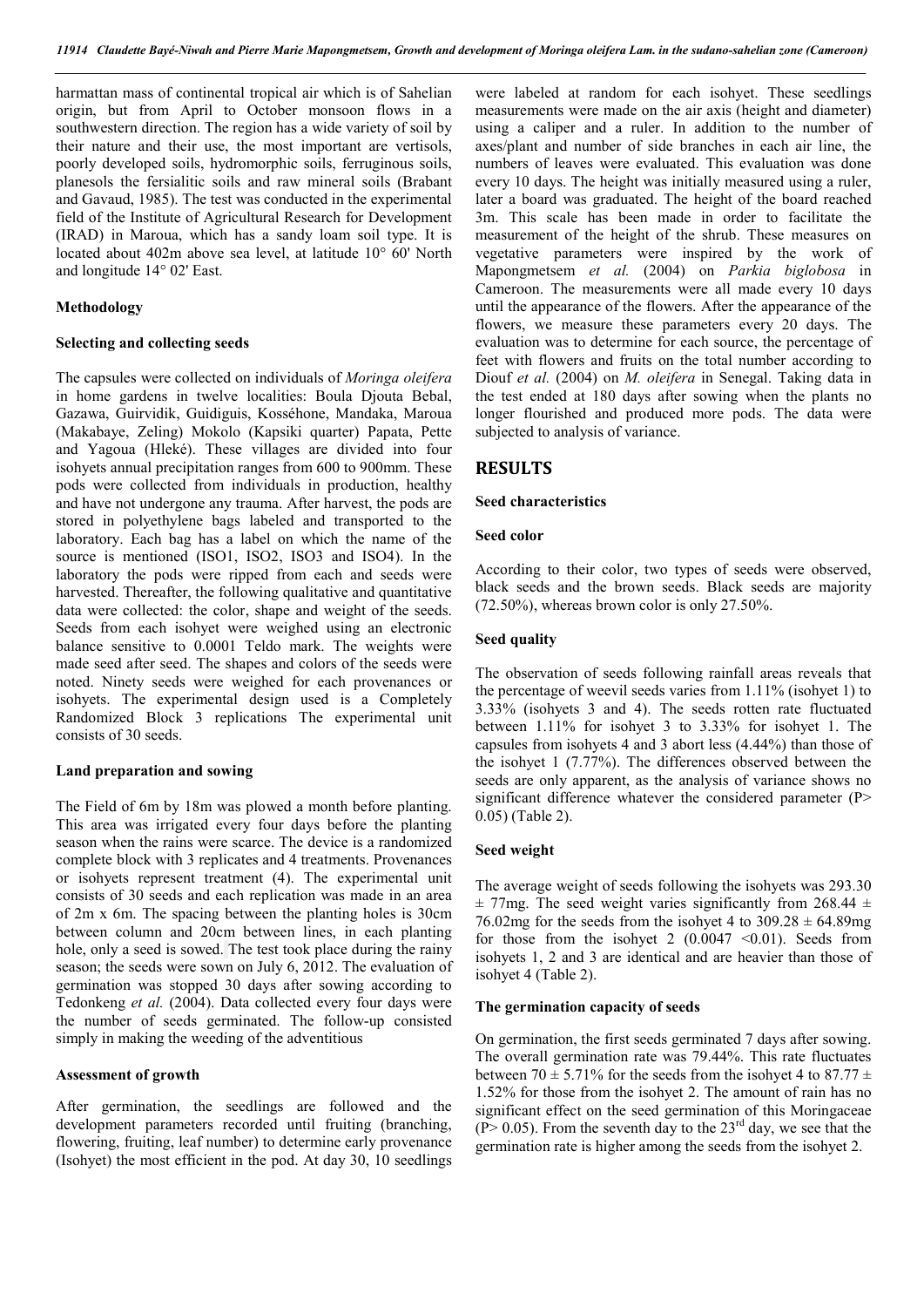|  |  | Table 2. Seed weight based on isohyets |
|--|--|----------------------------------------|
|  |  |                                        |

| Isohyets (amount of rainfall) | Weevil seeds $(\% )$ | Rotten seeds $(\% )$ | Aborted seeds and / or absent | Seed weight (mg)     |
|-------------------------------|----------------------|----------------------|-------------------------------|----------------------|
| Isohyet $4(900mm)$            | 3.33a                | 2.22a                | 4.44a                         | $268.44 \pm 76.90a$  |
| Isohyet $1(600mm)$            | 1.11a                | 3.33a                | 7.77a                         | $293.78 \pm 79.37 b$ |
| Isohyet $3(800mm)$            | 2.22a                | 1.11a                | 4.44a                         | $301.68 \pm 81.02b$  |
| Isohyet $2(700$ mm $)$        | 3.33a                | 2.22a                | 5.55a                         | $309.28 \pm 64.58 b$ |
| Average                       | 2.39                 | 2.22                 | 6.55                          | $293.30 \pm 77$      |

Means followed by the same letter are statistically identical

Since the beginning of germination until the 15th day, the seeds from isohyet 2 germinate higher than those from other isohyets (Fig.1).



**Fig. 1. Seed germination of** *Moringa oleifera* **in field**

The 23rd day after seeding, the average rate of germination was  $79.43 \pm 4.40$  (Table 3). Changes in germination time is confirmed by the analysis of variance  $(0.0004 \le 0.001)$ .

| Sources                                     | Percentage of germination |
|---------------------------------------------|---------------------------|
| Seeds resulting from the isohyet 4 at 900mm | $70.00 \pm 5.71$          |
| Seeds resulting from the isohyet 3 at 800mm | $75.55 \pm 5.13$          |
| Seeds resulting from the isohyet 1 at 600mm | $84.43 \pm 1.52$          |
| Seeds resulting from the isohyet 2 at 700mm | $87.77 \pm 1.52$          |
| Average                                     | $79.43\pm4.40$            |
|                                             |                           |

Means followed by the same letter are statistically identical

Seed germination continues with the growth process which may vary with the agro-ecological zones.

### **Evaluation of the growth of** *Moringa oleifera*

After germination, the seedlings from different isohyets have developed, flourished and fruited. Thus, after 180 days (6 months) the average height of seedlings from the isohyets is 175.45  $\pm$  9.6cm. The height of shrubs varies from 151.2  $\pm$ 56.62cm (Isohyet 1)  $196.5 \pm 64.22$ cm (isohyet 4). Disparities in growth between provenances from the four isohyets are not established because the analysis of variance does not indicate the existence of a significant difference between them (P> 0.05).

Concerning the lateral growth, the average diameter of the seed after 6 months, ranges from  $2.01 \pm 0.64$ cm for the plants from the isohyet 1 to  $2.27 \pm 0.73$ cm to those of isohyet 4 (Fig. 2b). This variation between rainfall zones is only apparent; variance analysis makes no significant difference  $(P> 0.05)$ .





**Fig. 2. Vertical (a) and radial (b) growth of** *Moringa oleifera* **plantlets in field**

#### **Number of branches and leaves of the seedlings**

Six months after planting, the average number of leaves per plant was  $22.03 \pm 6.4$ . The number of leaves varies between 21.13  $\pm$  5.66 for plants originating in isohyet 2 and 23.73  $\pm$ 6.96 for those of isohyet 3 (Table 4).

Regarding the number of port, all the seedlings are singlestemmed, none has more than one axis. With respect to the side branch, the number of branched feets by isohyet varies from 5  $\pm 2.16$  for isohyet 4 to  $6.66 \pm 2.86$  for isohyet 2 (Table 4). The variation of the branching is not significant between isohyets, since the analysis of variance is not established (P>0.05).

#### **Flowering and fruiting shrubs**

The first blooms occur 130 days after sowing in plants from isohyets 2 and 3. From that date until the 150th day, significant differences were established between the different plants from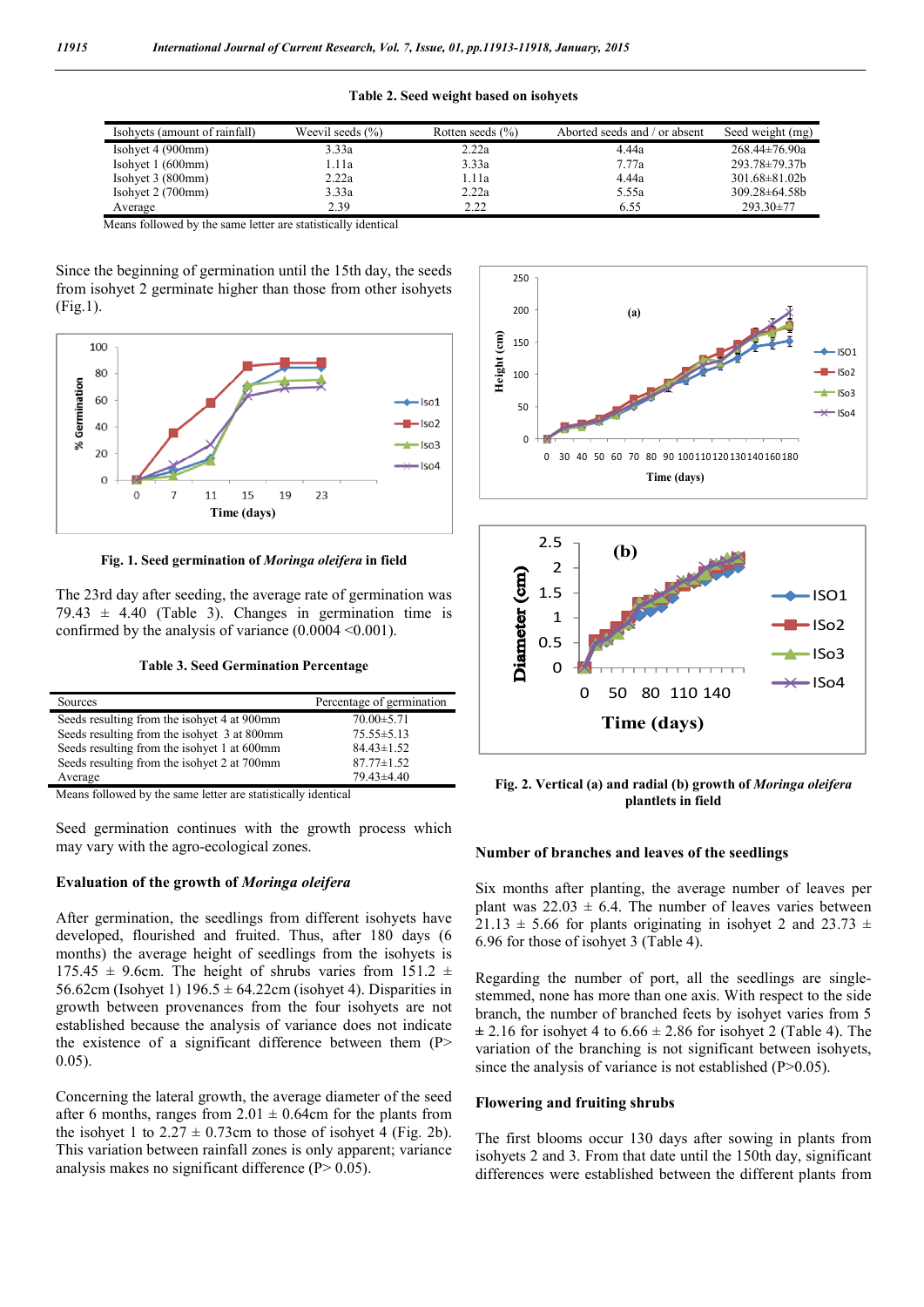the different isohyets (0.015 < 0.05). At 180 days, 43.88  $\pm$ 4.33% of the plants have flowered on average.

**Table 4. Number of leaves and branches after 180 days**

| Isohyets      | Number of          | Number of        | Number of        |
|---------------|--------------------|------------------|------------------|
|               | leaves             | branch feet      | branches         |
| $Iso2-700$ mm | $21.13 \pm 5.66a$  | $6.66 \pm 1.52a$ | $2.78 \pm 0.20a$ |
| $Iso4-900mm$  | $21.36 \pm 6.39a$  | $5\pm2.16a$      | $3.42 \pm 0.68a$ |
| $Isol-600mm$  | $21.9 \pm 6.28$ .a | $6.33 \pm 2.86a$ | $2.43 \pm 0.04a$ |
| $Iso3-800mm$  | $23.73\pm 6.96$    | $5.66 \pm 8.51a$ | $3.43 \pm 1.14a$ |
| Average       | $22.03\pm6.4$      | $5.91 \pm 0.73$  | $3.03 \pm 0.51$  |

Means followed by the same letter are statistically identical

The percentage of flowering in this Moringaceae ranges from  $40 \pm 0.81\%$  for shrubs from isohyets 4 to  $51.11 \pm 2.25\%$  for those from isohyet 2 (Table 5). The difference noted at that date between plants of different isohyets is not established as the analysis of variance showed no significant difference from the 160th day ( $P > 0.05$ ).

#### **Table 5. Percentage of shrubs that flourished following the isohyets**

| Dates      | Isohyet $1$ $\left(\frac{9}{0}\right)$ | Isohyet $2 \frac{9}{6}$ | Isohyet $3(%)$ | Isohyet $4 \frac{9}{6}$ |
|------------|----------------------------------------|-------------------------|----------------|-------------------------|
| 130days    | 0a                                     | 3.33b                   | 4.44b          | 0a                      |
| $150$ days | 2.22a                                  | 8.81ab                  | 10ab           | 12.5 <sub>b</sub>       |
| $160$ days | 8.88a                                  | 11.11a                  | 13.33a         | 14.44a                  |
| 180 days   | 41.11a                                 | 51.11a                  | 43.33a         | 40a                     |
| - --<br>__ | - -<br>___                             |                         | .<br>.         |                         |

Means followed by the same letter are statistically identical

For the first flowering of *Moringa oleifera* in the ecological conditions of the Sudano-Sahelian ecological zone, the average number of bunches of flowers is  $13.16 \pm 1.46$ . The number of bunches of flowers varies from 12 for plants of isohyet 4 to154.33 for those of isohyet 2 (Table 6).

The difference was not significant  $(P> 0.05)$ . All flowers produced do not always lead to the formation of the fruit. During evolution, some fall (wind, abortion, etc.) while others are not pollinated. In terms of fruit production, the average amount of pods is  $17.33 \pm 3.63$ . The number of pods producedts varies from 13.66 for the shrubs of the isohyet 4 to 22.33 for those of isohyet 2 (Table 6).

**Table 6. Number of flower bunches and pods according to agroecological zones**

| Agro-ecological zones | Number<br>of<br>bunches | flower | Number of pods    |
|-----------------------|-------------------------|--------|-------------------|
| Isohyet 1 at 600mm    | $13.2 \pm 2.16a$        |        | $17\pm2.1a$       |
| Isohyet 2 at 700mm    | $15.33 \pm 2.35a$       |        | $22.33 \pm 4.49a$ |
| Isohyet 3 at 800mm    | $12.33 \pm 1.69a$       |        | $16.33 \pm 1.69a$ |
| Isohyet 4 at 900mm    | $12 \pm 0.81a$          |        | $13.66 \pm 2.6a$  |
| Average               | $13.16 \pm 1.40$        |        | $17.33 \pm 3.63$  |

Means followed by the same letter are statistically identical

As before, the difference observed between the bushes next isohyets is only apparent and that the analysis of variance showed no significant difference  $(P> 0.05)$ . In 150 days after sowing, the pods were observed for the first time in plants from isohyets 2 (2 pods) and 3 (1 pod). Only after 20 days the fruits have been observed in the shrubs of all agro-ecological zones.

Agro-ecological zones will not have a significant influence on the quantity of flowers and fruits in *M.oleifera.*

### **DISCUSSION**

The low weight of the seeds would be related to topographic position and rainfall of isohyet 4. Isohyet 4 is the area where rainfall is higher (900mm). Moreover, the villages belonging to this isohyet are located at an altitude between 775m and 914m. This result indicates that seed weight decreases with altitudes and very high rainfall. The heavier seeds exhibited an important germination. The heavy seeds germinate better than light seeds. Seeds of isohyet 2 which are the heaviest also gave the highest germination. Similar results are reported by Nkongmeneck *et al.* (1996) and Mapongmetsem *et al.* (2004) on *Tetrapleura tetraptera* and *Parkia. biglobosa* respectively.

The average rate of germination  $(79.44 \pm 4.40\%)$  seeds obtained in this study is in agreement with Bosch *et al.* (2011) and Bayé-Niwah and Mapongmetsem (2014). This result, however, is less with that of Jahn (2003), 94% in Sudan. The difference between these two results would be linked to the developed methodology and seed packs. Our predecessors worked in the shade and soil mulched condition unlike us mulching increases the soil moisture. The germination of a seed is characterized by its delay, the timing of exercise and germination. The first seeds germinated from the 7th day. This period of germination is longer than that observed in the work of Ofoh *et al.* (2010) which is spread over 4 days. Some varieties are able to germinate after only 5 days, it is the case of the ecotype of Madagascar. However according to the specialists of the National Silo of the Forest Seeds (S N. G. F), the seeds of *M. oleifera* germinate on average after 8 days of sowing (Ratsifehera, 2004). The seeds of this work have met this duration

This result suggests that the source of seeds does not affect the height growth of *M. oleifera*. Mapongmetsem *et al*. (1999) showed significant differences between the eight species of the forest zone of Cameroon. Moreover, Barro *et al*. (2013) noted a significant variation in plant height of *Jatropha curcas* according to sources in Senegal. The studies were carried on plants of 12 month raised in nurseries. Similarly, the works of Gnangle *et al.* (2010) in Benin have also reported the change in height of seedlings of *Parkia. biglobosa* from 4 sources. The lack of significant differences between the sources of our seedlings would be linked to the species of *Moringa oleifera*. Indeed, the density plays a role in the growth of some plants by acting on the competition (density) between trees in a stand. According to Voui (2008), when the trees grow in population, a competition ensued between them for access to the resources they need to grow (light, water and nutrients). Therefore, the growth of the crown and trunk for access to light and the roots in access to nutrients is controlled by that stand density (Zobel and Van, 1989). This situation does not allow provenances of plants to express themselves in terms of growth.

In southern Nigeria, Ofoh *et al.* (2010) have worked on the same species, they recorded a height of between 46-69cm after 49 days. Bosch *et al.* (2011) after 2 months, noted that the height varies between 15 and 25cm. The average height of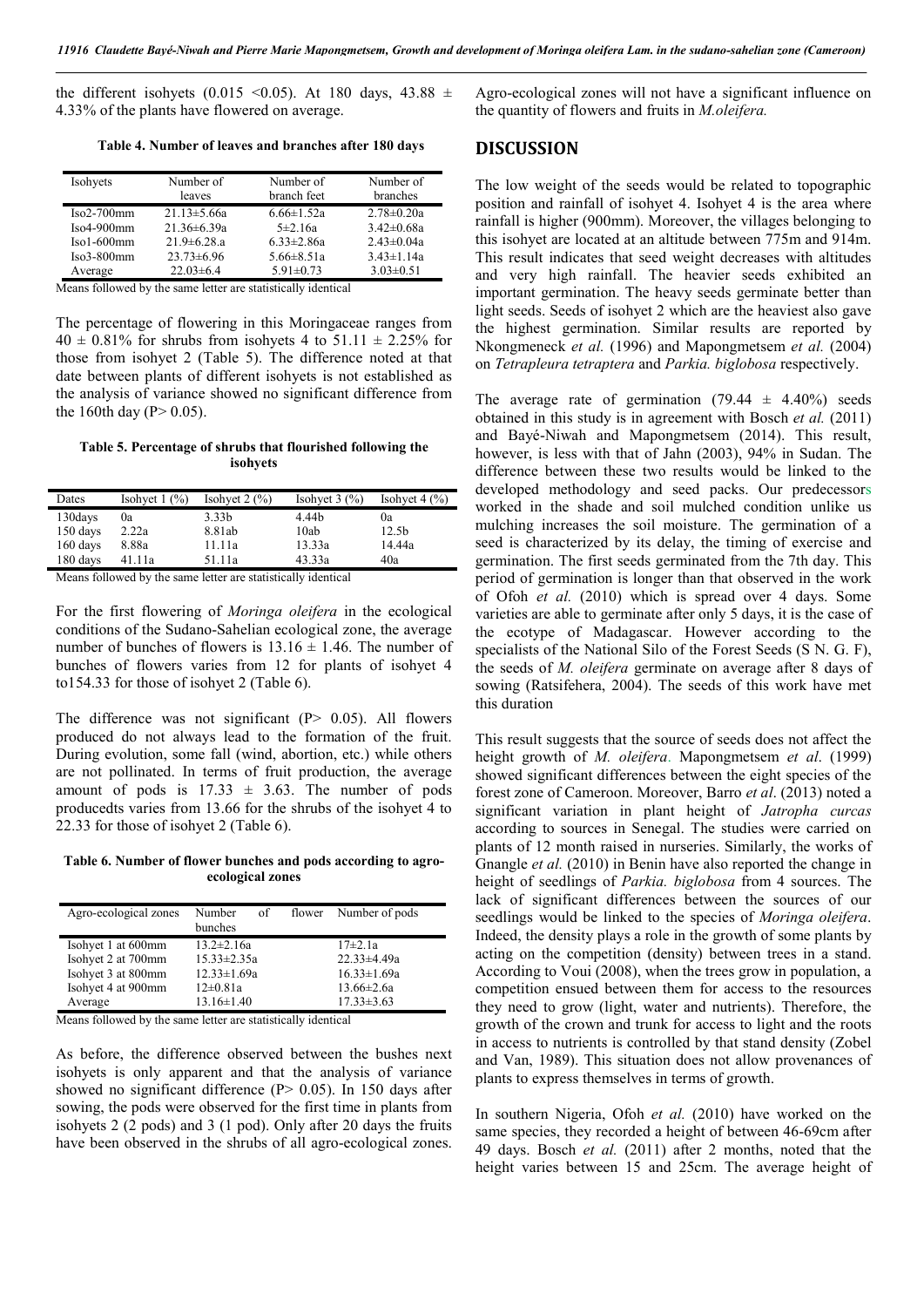seedlings of this investigation is more than  $39.65 \pm 9.6$  cm after planting for two months. Moreover, in the highlands of West Cameroon, Tedonkeng *et al.* (2004) obtained a height of 77.9  $\pm$ 8.9 cm after 6 months without fertilizer application on clay soil grounds on which were led(driven). These differences in seedling height are attributed either to the ecotypes used or to soil types on which they were tested. To this end, Palada and Chang (2003) emphasize the difficult development of *M. oleifera* on clay soils.

The height of *Moringa oleifera* compared to other species like *Pilisotigma reticulatum* (Yelémou *et al.,* 2007) reveals that this Moringaceae is a fast growing species. Concerning the lateral growth, this result is contrary to that obtained by Nkongmeneck *et al.* (1996) on *Tetrapleura tetraptera* in the forest area. Also, radial growth after 6 months of *M. oleifera* is much higher than that of the species of the forest area (7 months after sowing) (Mapongmetsem *et al.,* 1999). This means that *M.oleifera* is a fast growing species. This rapid growth is reported by several researchers (Saint Sauveur, 2001; Bosch *et al*., 2011). Agro-ecological zones do not influence the production of leaves ( $P > 0.05$ ). However, conflicting results have been obtained in Benin; indeed Gnangle *et al*. (2010) noted a change in the number of leaves in seedlings of *Parkia biglobosa*, the seeds from five shea parks (*Vitellaria paradoxa*) and Néré (*P. biglobosa*). Furthermore, Mapongmetsem *et al.* (2004) note a variation of branching in seedlings of two months of *P..biglobosa* in high guinea savannah of Adamawa. This result indicates that the flowering shrubs are early in isohyets 2 and 3 and late in those of isohyets 1 and 4. Similar results are reported in the same species in Senegal (Diouf *et al.,* 2004).

In the ecological conditions of the Sudano-Sahelian zone of Cameroon, the plants fruited and seeds were matured within 6 months. The seeds from the 700 mm isohyets can be a good source of seed because of their early flowering and fruiting. According to Bosch *et al.* (2011), the young trees grown from seeds begin to bloom after 2 years; but trees from cuttings, hopefully the first fruits are matured 6-12 months after planting. However, there are varieties that bloom and bear fruits in the first year as the variety Mbololo Kenya. The results of the present study are similar to those of Pratt *et al.* (2002) and Price (2007). According to the first authors, flowering can occur within 4-5 to 12 months after planting. For the second author, after 8 to 12 months, the tree begins to bloom on an ongoing basis throughout the year.

During the data collection, a drop of flowers was observed. This partly explains the low number of fruits per plant. An inflorescence was to produce more pods, but the results have shown the opposite inflorescences and some have not even been able to form capsules. Flower falls were also mentioned on *P. biglobosa* (Hopkins, 1983; Sina, 2006). This fall flowers are accentuated in the Sudano-Sahelian zone and one of the causes of the loss of flowers is the harmattan. This behavior could obey a need for natural regulation of flowering and fruiting (Sina, 2006). Trees would adjust the number of flowers and fruits depending on the availability of their food reserves. Moreover, the burden would be quite unbearable for the tree if all fertile flowers evolved fruit. This natural regulation process would also be identical in *M oleifera* and confirms once again the low production of our fruit seedlings which can contain large food reserves. According to the work of HDRA (2002) after 36 months of age, *M. oleifera* produces about 300 to 400 pods. The result of this investigation shows that after three months the plant produced about 13.66 to 22.33 pods, which means that our 36 months plants will produce between 113.48 and 185.51 pods. This number of pod is 2 to 3 times lower, but this small amount is treated as the high density of our plants and inadequate intake of additional nutrients in the fields. Indeed, Palada and Chang (2003) recommended spacing of 3 to 5 m between the lines for production of pods and seeds. The reserve is low due to the young and the high density of plants (without fertilizer). Some plants have not even been able to flourish. Especially as these reserves are heavily used for growth; these seedlings are growing in full swing.

Furthermore, the small amount of pods may be related to the structure of the seedlings which is not thick; our seedlings have not been pruned. Producers of cloves always cut the branches at the approach rainy season (Saint Sauveur, 2009). The plants will be monitored over 3 years to confirm the present results. The pods are mature two months after flowering. This result corroborates that of Jahn (2003) in Sudan, where two months after flowering, mature and dry seeds were harvested. *M. oleifera* plants of this study fruited early (130 days after planting). In the literature, some varieties of *M. oleifera* begin to produce flowers around the age of 3 years. In Sudan, flowering plants appear after 10 to 11 months (Jahn, 2003).

### **Conclusion**

Seed weight depends on agro-ecological zones. The average rate of seed germination is  $79.43 \pm 4.40$ . The germination rate, the radial and vertical growth and the number of sheets are not influenced by isohyet. The early flowering varies significantly depending on the agro-ecological sources  $(0.015 \le 0.05)$ . Fruit production is independent of the agro-ecological zones. The phenology of plants should be followed after several cycles. To further refine this work, the number of seeds in the pods needs to be evaluate as well as the identification and monitoring of the main pollinators of the plant in the ecological conditions of the area.

### **REFERENCES**

- Barro L., Samba N. A. S., Diatta M. and Akpo E. L., 2013. Effet du travail du sol sur la productivité de différentes provenances de *Jatropha curcas*. Oléagineux, Corps gras, Lipides. Agonomie. 20 (3): 165-170
- Bayé-Niwah C. and Mapongmetsem P.M., 2014. Seed germination and initial growth in *Moringa oleifera* Lam. 1785 (Moringaceae) in Sudano-sahelian zone. *Int. Res. J. Plant Sci*., 5(2):23-29.
- Bosch C. H., Okuda T. et Gunnel, 2011. Moringa sp.(Nervedier). *Formand environnement.,* 32p
- Brabant, P. et Gavaud, M., 1985. Les sols et les ressources en terre du Nord-Cameroun, Paris, ORSTOM. 214p.
- Diouf M., Gueye M., Faye B., Dieme O., Lo C., Gningue D, Ba C. O., Ba T.B., Niang Y., Diao M. Ba, Tamba A. and Mbaye A. A., 2004. *Moringa oleifera* Lam (ou nebedaay ou woloff) un légume feuille d'avenir au Sénégal: utilisation et strategies de conservation . *In Proceeding of*